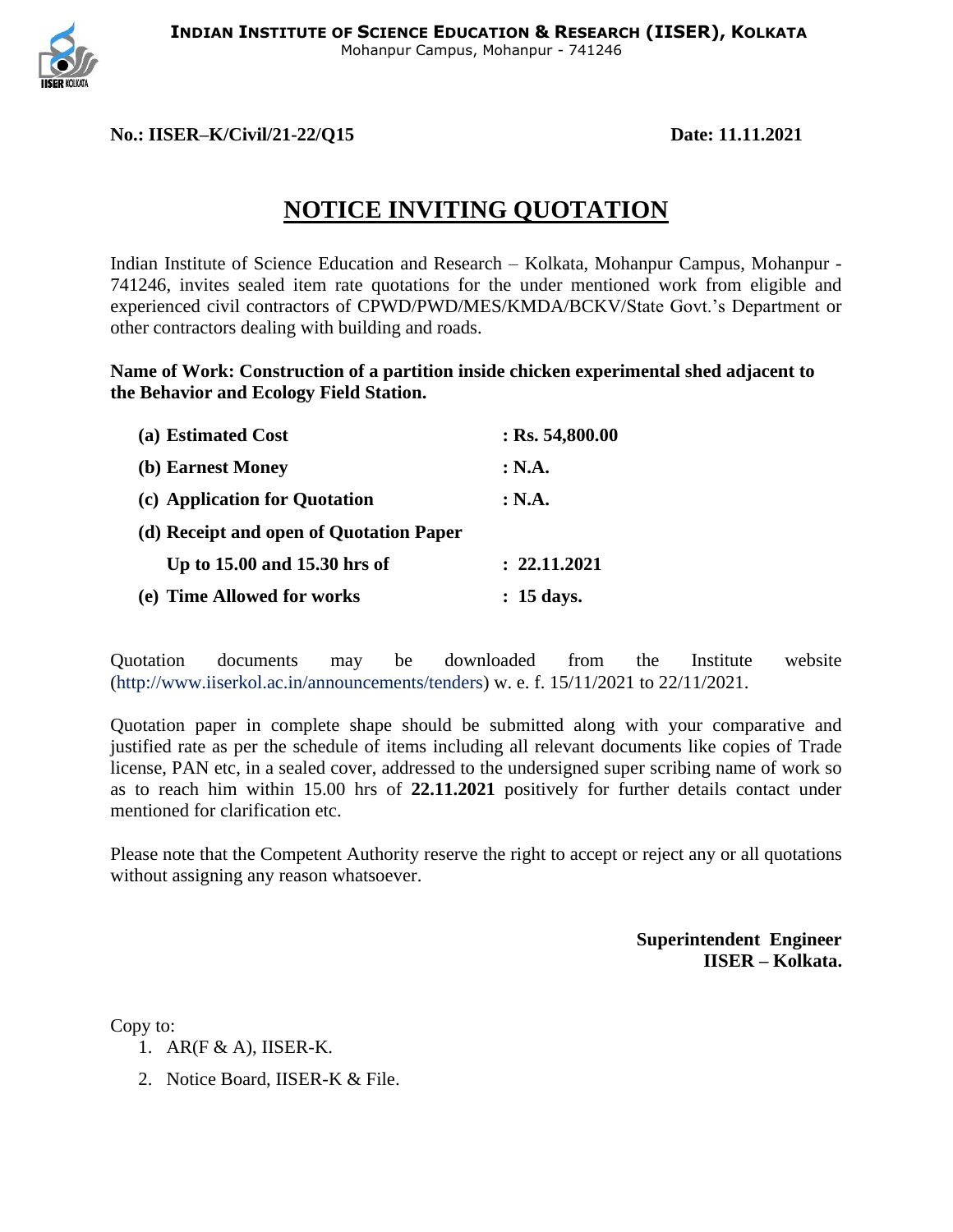## **Abstract of cost - Original Estimate**

**Name of work :-** Construction of a partition inside chicken experimental shed adjacent to the Behavior and Ecology Field Station..

| Item         | Sub-heads and items of work                                                                                                                                                                                                                                                                                                                                                                                                                                                                                                                                                                                                                                                                                                                                                                                                                                                                                                                                                                                                                                                                                                                         | Unit | Qty  | Rate (Rs.) | <b>Amount</b> |
|--------------|-----------------------------------------------------------------------------------------------------------------------------------------------------------------------------------------------------------------------------------------------------------------------------------------------------------------------------------------------------------------------------------------------------------------------------------------------------------------------------------------------------------------------------------------------------------------------------------------------------------------------------------------------------------------------------------------------------------------------------------------------------------------------------------------------------------------------------------------------------------------------------------------------------------------------------------------------------------------------------------------------------------------------------------------------------------------------------------------------------------------------------------------------------|------|------|------------|---------------|
| No.          |                                                                                                                                                                                                                                                                                                                                                                                                                                                                                                                                                                                                                                                                                                                                                                                                                                                                                                                                                                                                                                                                                                                                                     |      |      |            | (Rs.)         |
| $\mathbf{1}$ | Providing and fixing anodized glazed aluminium work<br>for partition made up with 1.5 mm thick aluminium<br>tubular section 2.5" x 1.5" as frame, fixed with rawl<br>plugs and screws etc. including cleat angle, aluminium<br>snap beading for glazing/ panelling, with fixing clip or<br>with expansion hold fastners including necessary filling<br>up of gap at junctions at top, bottom and sides with<br>required PVC/ neoprene felt, rubber gasket along with<br>aluminium beading, taper clip of required section etc.,<br>panel to be covered with 10 mm thick both side<br>prelaminated medium density fibre board including<br>rubber and taper clip etc. all complete as per direction<br>of Engineer-in-charge.                                                                                                                                                                                                                                                                                                                                                                                                                        | each | 16.0 |            |               |
|              |                                                                                                                                                                                                                                                                                                                                                                                                                                                                                                                                                                                                                                                                                                                                                                                                                                                                                                                                                                                                                                                                                                                                                     |      |      |            |               |
| 2            | Providing and fixing anodized aluminium work for door<br>shutter, frame made up with 1.5 mm thick aluminium<br>tubular section $1 \frac{3}{4}$ "x1 $\frac{3}{4}$ " as vertical member, top<br>and middle section $-2"x1 \frac{3}{4}$ , bottom section 4"x 1<br>3/4" and with fixing clip or with expansion hold<br>fastners including necessary filling up of gap at<br>junctions at top, bottom and sides with required PVC/<br>neoprene felt, rubber gasket along with aluminium<br>beading, taper clip of required section etc., panel to be<br>covered with 5 mm thick plane glass (Modi, Saint<br>Govind or eq.) and 10 mm thick both side prelaminated<br>medium density fibre board including rubber and taper<br>clip and ISI marked SS hinge etc. all complete as per<br>direction of Engineer-in-charge. (Door shutter supplied<br>department.<br>Existing<br>aluminium<br>the<br>door<br>by<br>dismantling part by part, reassembling, refitting,<br>resetting the door shutter with existing materials and<br>new stainless steel hinge to match the required<br>dimention of door opening etc. complete.) i) Door<br>shutter (hinged). | each | 4.0  |            |               |
| 3            | Providing and fixing aluminium tower bolts, ISI<br>marked, anodised (anodic coating not less than grade<br>AC 10 as per IS : 1868 ) transparent or dyed to required<br>colour or shade, with necessary screws etc. complete :<br>$(i)$ 250 $x10$ mm                                                                                                                                                                                                                                                                                                                                                                                                                                                                                                                                                                                                                                                                                                                                                                                                                                                                                                 | each | 4    |            |               |
|              |                                                                                                                                                                                                                                                                                                                                                                                                                                                                                                                                                                                                                                                                                                                                                                                                                                                                                                                                                                                                                                                                                                                                                     |      |      |            |               |